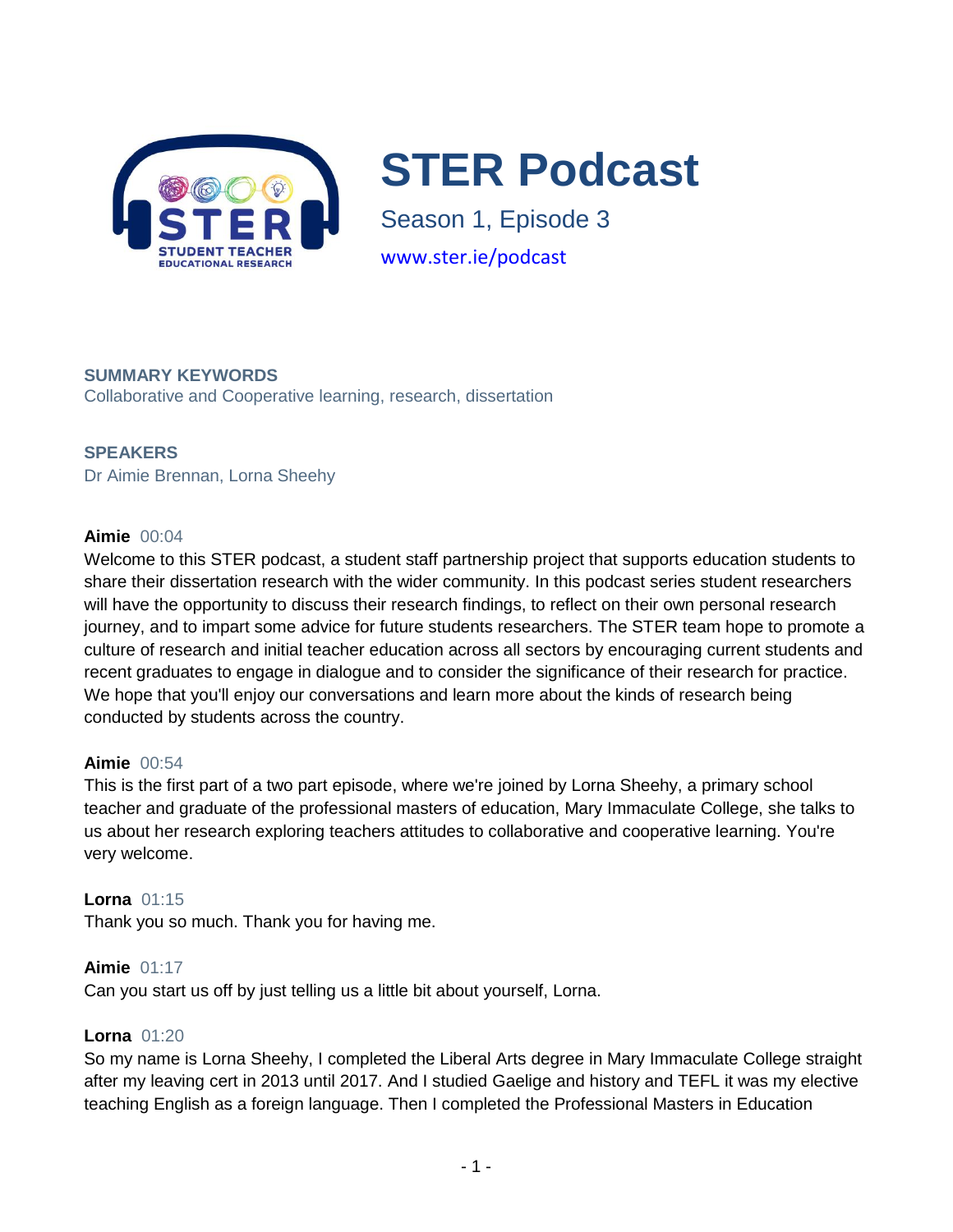programme in Mary I 2017, or 2019 and I was absolutely thrilled to get it because I always wanted to do teaching. And when I finished in May, I began substitute teaching in a school and I've secured a job in that school, beginning the end of August, and I'll be teaching junior and senior infants and I will be completing Droichead the teacher induction program.

# **Aimie** 01:55

Brilliant! So why did you want to you say you always knew you want to be teacher? Why was that?

#### **Aimie** 01:59

I had probably fantastic memories from my own primary school. I was in a country school, really small school, and everyone kind of knew each other. And I actually fabulous teachers the whole way up. And when I was younger, I used to be playing school and my brother who hated school the creature, so I used to be there, and I'd be teaching him during the summer. Why are you doing this to me like? It's my holidays as well. So yeah, I always loved kids. I was lucky that like my aunt always had small kids was all while I was minding kids and things like that. No, I just had a grá for it. I think like a lot of people that I chat to, you always just kind of know that that's what you want to do. Yeah, so that was kind of it.

# **Aimie** 02:32

So you got into you, you went the back door?

#### **Aimie** 02:35

And it's actually we were just talking, the leaving cert results are out today. And it's so weird because, a lot of people will probably be really disappointed. But you know, if they didn't get their first choice, but I mean, I'm just proof that like, if you want it hard enough that you will get it. And it was very hard. I mean, there was four years of a course. And there was lots of placements. And you kind of had to work that bit extra hard in order to get into the Masters because it's quite difficult. You have to do an interview through English one through Irish, and it's quite grueling, but it was they were really, really nice in the interview, and they gave you every opportunity to show all the work hard work that you had done. So um, so yeah, so like I got in, I was very lucky. But I also worked really hard as well. But if you want it enough, you will get it I think in the end. Yeah. And what's for you wont pass you.

#### **Aimie** 03:19

As part of the PME programme, then you did a dissertation, which you had to start then in your first year, and worked on it then throughout.

#### **Aimie** 03:29

Yeah, up until the end. Yeah, that was the last thing to be submitted. Now, I was lucky in my undergrad year. I actually did a dissertation also. And I did it in TEFL. So I was doing, what parents and teachers thaught of gaelscoils because I did my I did my third year off campus placement in a gaelscoil. And again, I want to do a bit of education, research in education, considering I was going to be doing I was hoping to do the PME at that stage. So that gave me kind of a good background into the likes of getting ethical clearance. And then just what a literature review was and all that so then when I started in the post-grad, I kind of knew some of the lingo of how to do a dissertation. And then yeah, so then I we started with the research modules now so it was fantastic. Yeah, okay. Yeah.

#### **Aimie** 04:11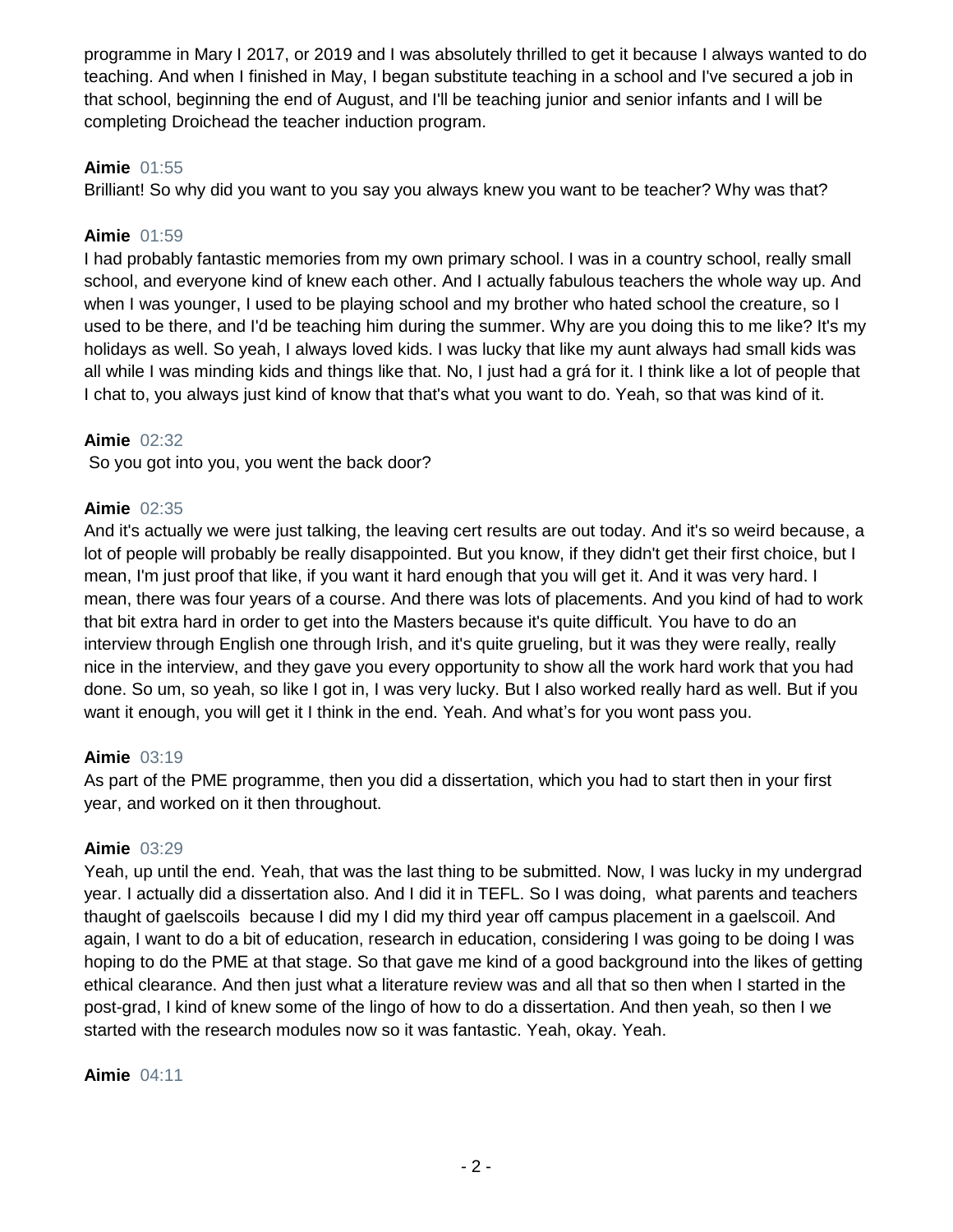So you kind of had an idea then before you came in was, what the research was about, or at least what steps were involved that you were gonna have to do. Yeah, exactly. Do you remember it's probably a while then since you first came to research just out of my own interests? I'm always I'm always interested in how students approach the dissertation initially, like what actually like what were your initial concerns? What were you looking forward to?

#### **Aimie** 04:34

Yeah, so I suppose my concerns were okay, what topic will I choose? That was kind of okay will there be information? will I get participants to actually want to partake in interviews because I mean, teachers are busy as well. And so yeah, those were kind of some of my concerns. But then I was, of course excited for the moment when you get a dissertation and it's all printed. You're like, oh my god, I wrote that. And you know, I was able to write some people into the acknowledgments and showing them that and submitting it that was exciting. And I thought it was quite nice and Mary I because you work in a group. So you have a supervisor, and then you have your group. So I actually became really close with my group mates because we probably had stressful Facebook messages of what's the supervisor looking for? Have you got this done? What? How many words is your is your lit review? All those? So it's actually really nice, it was a real bonding session as well. It was nice to be in a group and things like that. But yeah, I suppose I was worried, though of or will it be really difficult because it's at a master's level now. And I was thinking of you know, when you see people doing their thesis for their PhD? Is it going to be something like that, because it's masters. But thankfully, it wasn't as tough as it thought it was going to be, it was actually rewarding. I learned an awful lot,

#### **Aimie** 05:42

Good. So tell us a little bit then about your actual research. What was your research question? Why did you choose it? What were you hoping to achieve?

#### **Aimie** 05:49

 $\overline{\phantom{0}}$ 

So my research question was teachers attitudes to using collaborative and cooperative learning in the Irish primary classroom. So it kind of began like when we were in our lectures, the lecturers were always saying to us, like, Okay, try to incorporate active learning methodologies try to incorporate some collaborative and cooperative learning. So and it seems that when you did these things on placements, the inspector was very happy with you. And so obviously, then everyone wanted to get their kids up and get them active and working groups. And then we were learning about Vygotsky and Piaget's theories of like kids work well when they work together. So it was really like encouraged. So then I was like, like, Why? Why is group work? So such like, a great thing? And what are the benefits and what do teachers think of it. And then I read into, I was actually recommended by one of my friends to read the Chief Inspector report by Harold Hislop<sup>12</sup> and the Growing up in Ireland study<sup>3</sup>. And when I read them, I discovered that collaborative and cooperative learning isn't really implemented as much as it should be, considering it's an underlying principle of the 1999 primary school curriculum. So then I was kind of like okay that could be my research question if it's recommended, and if it's told us to use these methodologies, then why aren't they being used? Why what to teach? Why aren't they being used in some classrooms? Why? What is the problem with them? Why don't teachers use them to the extent

<sup>1</sup> Department of Education. 2020. Chief Inspectors Report January 2013 – December 2016. Available from: <https://assets.gov.ie/25245/9c5fb2e84a714d1fb6d7ec7ed0a099f1.pdf>

<sup>2</sup> Department of Education. 2020. Chief Inspectors Report September 2016-December 2020. Available from: <https://assets.gov.ie/219402/d70032eb-efdf-4320-9932-7f818341afe6.pdf>

<sup>3</sup> Growing up in Ireland: National Longitudinal Study of Children[. https://www.growingup.ie/](https://www.growingup.ie/)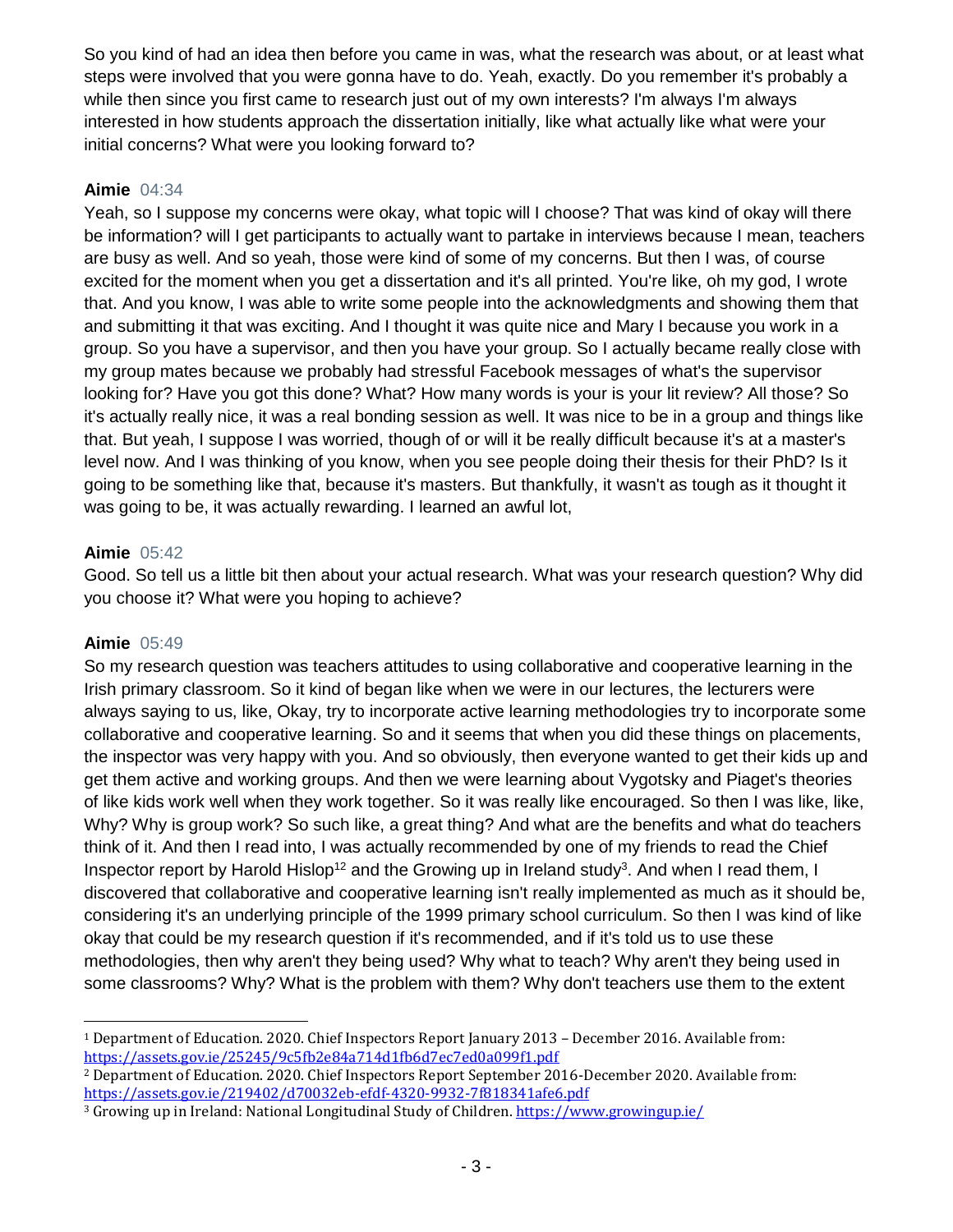they should be? So what are the attitudes to them? So that was kind of my research question. And then I want to discover I suppose, like, is there any maybe like, factors you could take into consideration? Is it the likes of if the teacher, is newly qualified, they're more inclined to use the collaborative and cooperative learning is it if the class size is too big, or if it's a multi-grade school? Do the teachers not want to use it because it's not enough time, the resources available, and all of those kinds of things, so I just I found, I also found there was an awful lot of information on it, because it's really topical and because our lecturers were always talking about using collaborative and co-operative learning. So I was like, you know, that's what I'll go with and then I was like, I wanted my own teaching to be really active. I like it. I like that those are my memories of primary school, or when I was completing group projects with my friends, or classmates, or if I was completing groups, science experiments, things like that. So I was like, okay, that's what I want my teaching to be, ill research it a bit more and see if I can learn a few things to maybe.

#### **Aimie** 06:08

Yeah, that's interesting, because you were just talking about being in the dissertation group.

#### **Lorna** 08:00

Yeah, exactly. Yeah, I guess I must work better in a group.

#### **Aimie** 08:04

So you're talking about collaborative learning and cooperative learning? Now, you're saying collaborative and cooperative, is a difference between the two? What is the difference do you think?

#### **Lorna** 08:12

Yeah there is a pretty huge difference. It's both kids working in groups, but collaborative is more so if you're all working on like a project together, and you're on like your tablet, and you're looking up stuff whereas cooperative can be something like, if you're working, maybe doing your spelling test together, and you're not kind of finding out stuff. Whereas in collaborative, you're discovering new information, you're piecing it all together, everybody might have a job, whereas cooperative could be in a Maths group, you'll be cooperating by putting 10 grams or something together. So collaborative is more so piecing information together and finding out things like creating a project together having your specific role.

#### **Aimie** 08:49

And just the size of the group matter. I mean, does it work as well in pairs as it does in groups of three or four?

#### **Lorna** 08:54

That was something interesting that I actually discovered from research and one of the participants told me that a group of three seems to be the ideal group. So yeah, so I thought that was really interesting. Now they say like you know, maybe bigger groups can work better if it was a bigger project. So they could all have maybe one role each. For example, if you're doing something like France, you'd have one person research in history, one person researching the food. So then you know, there's a lot more components, but she told me that a group of three seem to be in the ideal group she said that worked really well for her when she had them in groups of three. Yeah. Which I find interesting.

**Aimie** 09:23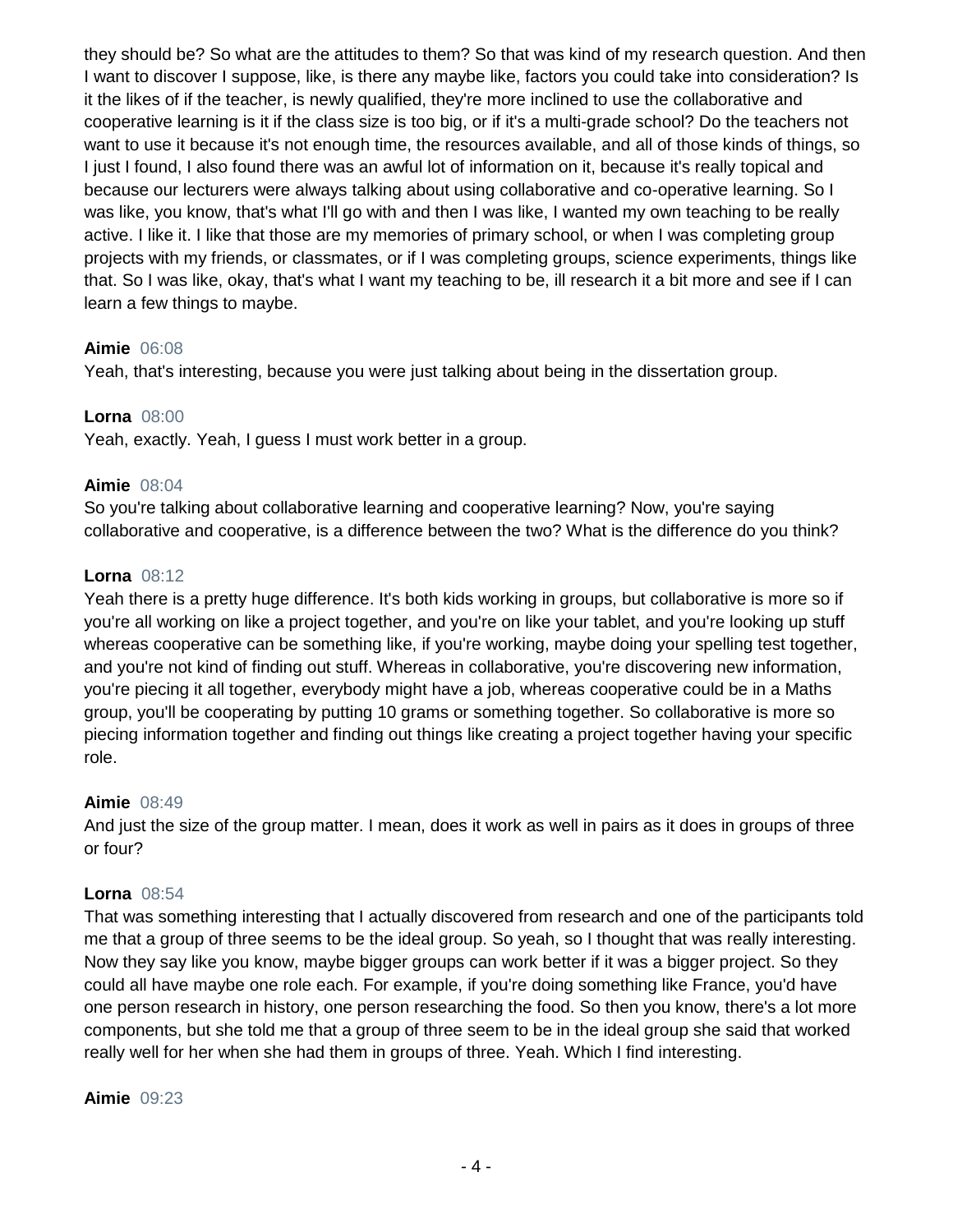Yeah, as I would wonder. When you were saying there that you read, you started off with Harold Hislop's report. And you were interested in the fact that it was recommended. Can you remember what that report talks about or what it said or the reasons why it's recommended?

# **Aimie** 09:38

So it was the Chief Inspector report, yeah, so the reasons as to why collaborative and cooperative learning are recommended. So apparently, kids work better when they work in groups. As I said, it's kind of rooted in Vygotsky's theory. And they also peer tutoring is like is huge also, it's a form of collaborative and cooperative learning. So they say that you work the best when you're learning from a peer. So for example, if you were coming in teaching me about something I learned, (well, maybe not you because you're my research lecturer), maybe if my friend was coming in and she was telling me teaching me about something, I might learn it better from her than I would from maybe a more authoritative figure because you're maybe that little bit under pressure that you must understand it then. Whereas, I can ask my friend kind of any question that I want to you know but maybe feeling that I'm stupid or whatever, which is, obviously no child is it meant to feel that in the classroom but, it's just recommended that it's better kind of from a coming from a friend. It That's why even I found one of my results was that it seemed to work really well in a multi-grade classroom, the participants are interested in were teaching in the multi-grade school, because they were using peer tutoring a lot. So maybe the sixth class are teaching the fifth class fractions, because the sixth class had done it previously, in fifth class, they had a better grip on it. So the teacher found that bringing them together, they learned the fifth class are a lot better rather than her standing at the top of the classroom saying, right, this is fractions. They learned better when they were doing it together.

# **Aimie** 10:57

Okay, so actually, I'm going to skip forward. So we come back to your methodology, because just as I have you there, when you're talking about peer tutoring, like that scenario, if you're a teacher in a classroom, you have fifth class and you have six class, how do you ensure that the sixth class understand it well enough that they are able to teach the fifth class or vice versa? How do you know like, what did the teachers talk to you about? Were they confident that they knew the sixth class, were going to be able to tutor their peers?

# **Lorna** 11:23

Yeah, no, I completely get that. She kind of she told me that like it would have, they would have to know, like, she would not get them to teach something that they weren't sure of. So for example, there could be many topics in Maths and she know from when they were in fifth class, okay, they had a really good grip on 2D and 3D shapes. So then she was like, I would get them then to teach them that. But she said, she did make that rule to me that if I thought that a child wasn't maybe that strong, I might pair them up maybe with a stronger ability, sixth class child then the two sixth class children, might teach the fifth class child. So she was saying, it's all about kind of the mixed ability, we wanted each child to feel included, because she said it did give the sixth class a bit of confidence in themselves that they were teaching a child, but she did say that she'd always have a strong child, there would always be a strong child within the group. So that she'd know then that they were definitely consolidating the knowledge. But it is something and that's something I was concerned with that I did have a concern about before I teach collaborative in our use collaborative and cooperative learning methodology. What about if I was walking around the classroom and the children were going off topic, and it asked the teachers about that and they said that they would teach the rules of group work before they would do any collaborative, cooperative learning. And she said that that was really important. Because otherwise,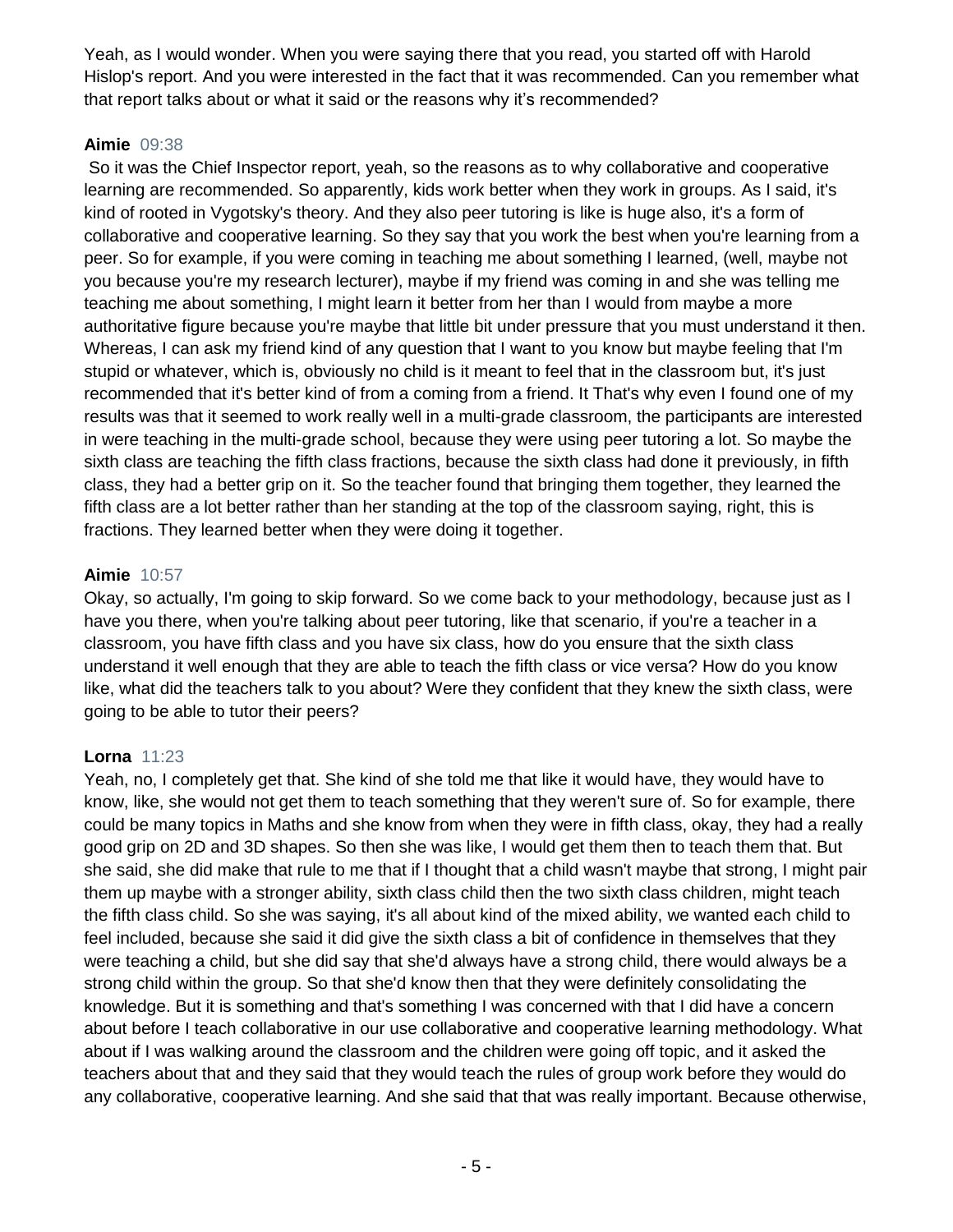if you can't rock into classrooms, and say right, we're going to collaborate and cooperate learning everyone in their groups, because it'd just be chaos. She said, there, you'd have to motivate children before they would even know that they're going to be working groups, she was like, you'd have to teach them background knowledge of the topic that they were going to be working on. You'd have to do your you'd have to teach them the rules of group work. Because one person can't be over dominant, everyone should be allowed to participate, give everybody a role, she said was a great idea. Because then there's an it's reducing the conflict, because you could have the maybe fair, the child who likes to take control, compared with the child who might be kind of quiet. So she thought it that was she thought at the role, giving them a role was a good idea. She also said that creating groups is very, it's a difficult enough task, because you have to make sure that there's mixed ability in the groups, and that the personalities, there's no point in putting children into group who, you know, clash, or they still get on because that's just life, kids aren't always going to be the best friends. So she was like, make sure that you put a lot of thought into groups before you actually group the children just so that it'll be even more successful, when you actually get them to collaborate.

# **Aimie** 11:23

So, there's quite a few kind of practical considerations before you start.

# **Lorna** 11:23

And that's something that really stood out to me, because when I went substitute teaching, those things are in the back of your mind before it. Whereas if I hadn't done this dissertation, I probably would have rocked on and said, right guys into our group. So without this kind of prior knowledge, so in that sense, I think it's really benefited me.

# **Aimie** 13:56

And so when you were kind of thinking about, obviously, you're talking there about your participants and what they are telling you how they do it. But are there practical resources? Like how did you find books or readings or case studies that you were able to say, Okay, this is how it worked before, this is how it works in this context? I'll learn about that, like, Are there any places that teachers can go now to find out more about it?

#### **Lorna** 14:18

 $\overline{a}$ 

Yeah. So I actually thought it was really interesting. So Ireland is actually really ahead in terms of its planning for collaborative and cooperative learning. And I only discovered this when I started doing this dissertation, there's a European initiative called Co-lab<sup>4</sup>. And basically, it's Ireland and a certain number of other EU countries. It's about five of them. I know there's Belgium, Estonia. And it's actually really interesting, because they were doing case study how they want to teachers and students alike, to become more collaborative in their work. And they said that Ireland was actually really ahead in terms of planning for collaborative and cooperative learning, Ireland, and I think Portugal. So I actually found that really interesting. So then when I was doing the research on it, it kind of showed like teachers opinions and maybe teacher feedback, and they actually did workshops. teachers know how to educate them how to use collaborative and collaborative learning more so in the classroom. So I actually thought that was a fantastic initiative. And I was surprised that it wasn't more widely known about. And yeah, it just it didn't like it took me a while to come across is when I started researching collaborative and cooperative learning whereas I thought the minute you'd write collaborative learning in Ireland into

<sup>4</sup>Valente, L. (2018) Co-Lab Guidelines for Assessing Collaborative Learning in the Classroom. Erasmus Project. Available from: https://ncca.ie/media/3446/colab\_guidelinesforassessingcollaborativelearning\_2018\_pub.pdf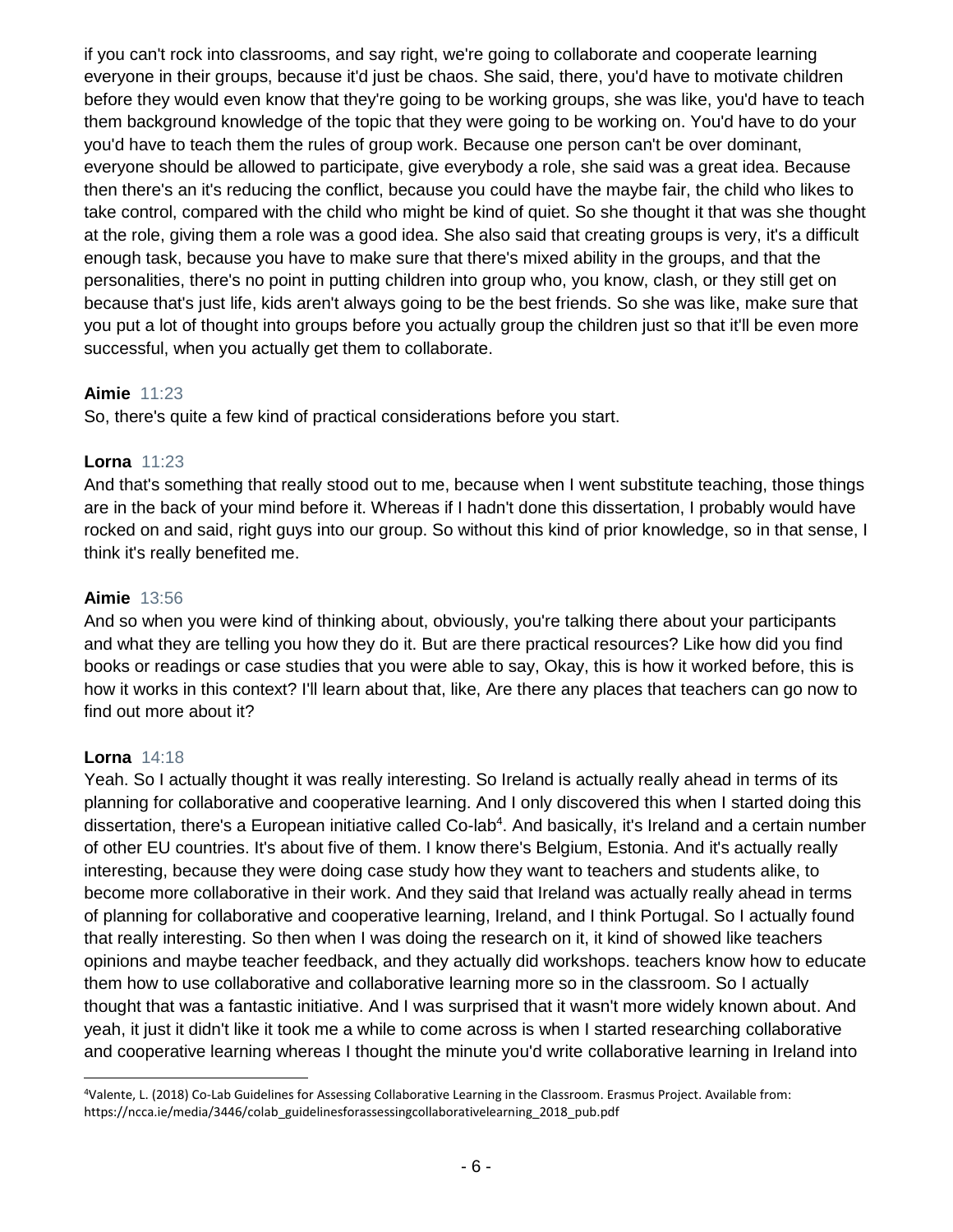Google, it would come up, whereas you had to do a little bit of digging, but it's on the Department of Education website.

# **Aimie** 15:22

And that that provides resources in case studies and readings.

# **Lorna** 15:26

Yeah, it kind of gives teachers feedback on like, what the workshops that were done and why teachers might not feel confident and how they could feel more confident. And using collaborative learning in the classroom. Yes, it was quite interesting. Yeah. And actually, it was great for my lit review.

# **Aimie** 15:43

exactly like, where did you go? But that seems like it's a good start and gives you pointers for other places that you could look.

# **Lorna** 15:49

Yeah, exactly. No it really was because it did have like bibliographies, and things like that. But no, I did find it was really was a really topical, I didn't have to look too hard for readings, there was a lot of others, even our lectures or lectures had readings up about collaborative and corporate learning, like for example in SEN, we had a whole lecture on just on using collaborative cooperative learning with children with SEN. So that really, a lot of my readings did overlap, and I was able to use them for assignments. So I was very lucky.

# **STER** 16:26

We hope that you're enjoying this podcast episode. And if you'd like to read our researchers published work, please visit STER.ie for all details, a full transcript of this recording will also be available.

#### **Aimie** 16:41

So go back then and tell us how did you approach it? So in terms of methodology in terms of your participants, how did you go about doing the research?

#### **Lorna** 16:49

So we had our first meeting with our supervisor, and we were kind of chatting to him about what ideas we might like to use, what methodologies so I had used, in my dissertation my undergrad, questionnaires, and I had used interviewed. So it's kind of like ooh I'd like to use that approach again. I thought questionnaires were quite easy to analyse. So then we were just chatting. And he was like, because your question seems to be kind of more qualitative, he was like, I go with semi-structured interviews. And he kind of gave the same feedback to my group mates as well. So I went with semi structured interviews, and I was actually really happy I did, because there was a lot of times I'd ask a question. And then the teacher gave me something, give me back information. And I'm like, Oh, tell me more about that. Now. So it was it was it was a fantastic methodology, I thought. So I was really happy that it kind of gave me the freedom then to ask. And if I thought something was more interesting, I was able to probe that a bit more. So semi structured interviews, and then I use convenience sampling. So I went to my local primary school where I was going to be going on placement, because I actually found during that time, we were quite busy with college. But if I was to go back again, I think I would went to a different school, because I would be afraid that the teachers would have given me the answers that I thought I wanted to hear. But they were fantastic. And it like I did get feedback of from one of the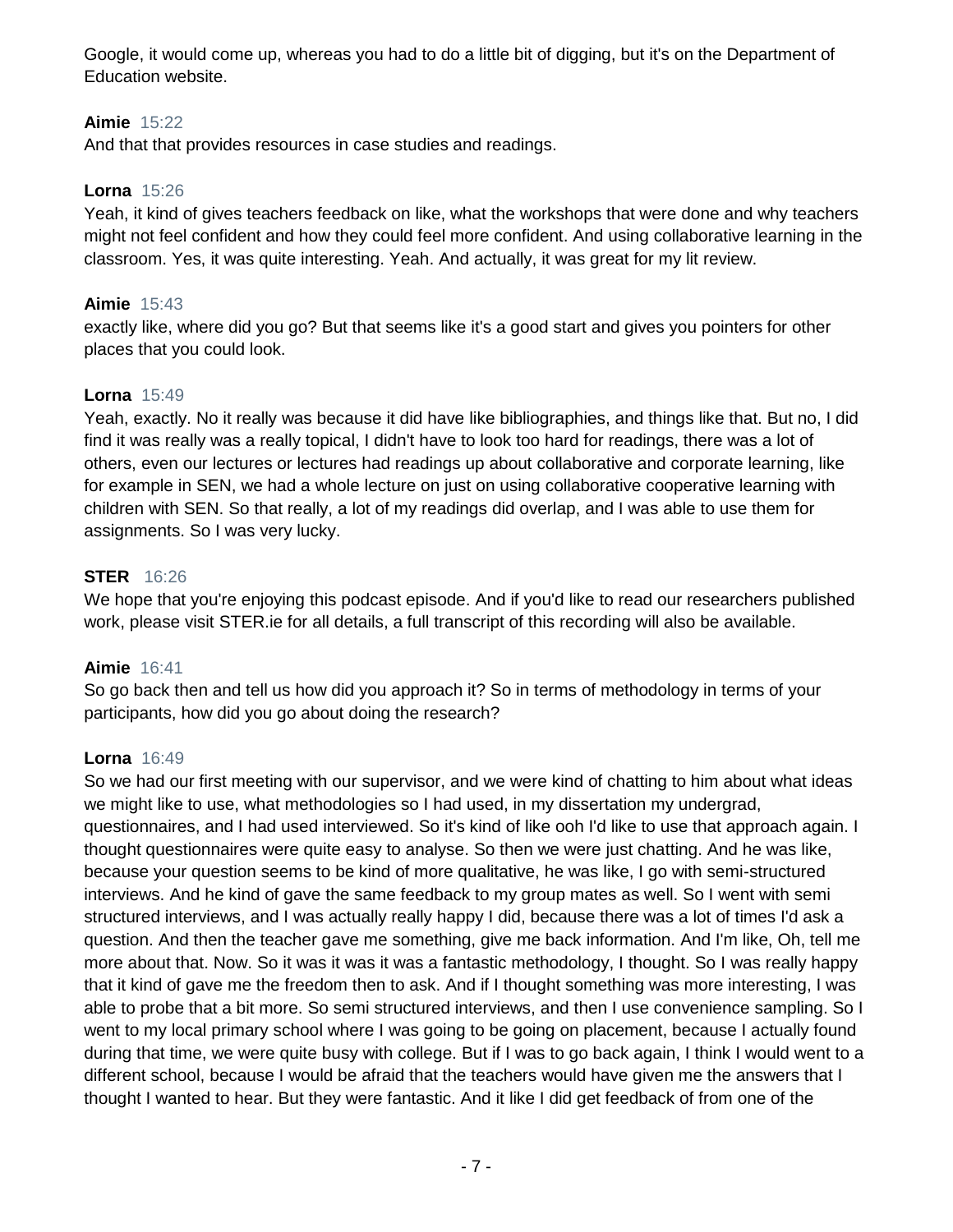teachers who say she was the teacher of infants, and she was retiring the following year. And she did give me kind of her negative thoughts about collaborative and cooperative learning do you know it was just this fantastic methodology. It's tough with infants. The infants aren't as independent. She was telling me all that. And I actually did see that in the literature as well, that infants are quite off to use collaborative and cooperative learning with because even from second class upwards, they are able to work away by themselves. They don't need the teacher kind of helping know by looking into the mode. They don't need feedback every couple of minutes or the teacher walking around. So yeah, definitely with infants she thought it was tough, but I liked that. I liked having a bit of the conflicting views on it. I thought it was quite and again and I thought it gave the dissertation a bit of a whole more rounded look.

# **Aimie** 17:20

Absolutely because nothing is ever straightforward. Exactly. Yeah. And different context. But now, so the participants that you actually had, were all from the same school, were they?

# **Lorna** 18:56

Yeah they were so either teacher who was retiring to follow your I had the SEN teacher was completing Droichead. And then I had two other participants as well. But they were all teaching in multi-grade context. So I was wondering, even did that affect it, if I could do it again. Now, I didn't time I was quite restricted by time because I had given my supervisor this idea will I do multi-grade and will I do single grade and compare the two and he said he wouldn't have enough the word count, he said you would go way over and which I almost did with just the multi-grade. But if I was to go back again, if I had more time, I would have liked to have seen if single grade teachers agree with the multi-grade or does multigrade give a conflicting view.

# **Aimie** 19:34

One for the PhD. So how many participants do you have altogether four?

# **Lorna** 19:54

four Yeah, I didn't have the principal. She was out at the time and I would have liked to have seen her views because she would have been doing, obviously the policies and things like that in the schools or would have been interesting to see.

# **Aimie** 20:07

All right. So, you have talked a little bit about what you found out. What do you think was the most important finding for you?

# **Lorna** 20:15

The factors to take into consideration, I thought that was quite there, to be honest, was actually quite a good few. I was like, well, the infants definitely finding collaborative and cooperative learning challenging with them. I was like, that's something I can definitely take, especially considering that I'm going to be teaching infants in September. And I was kind of that participant, she didn't use Aistear in the classroom. And she was retiring next year. So I was kind of wondering if I done it in another school, would it have been the same outcome? But again, that's just the way that research is. But I so I was kind of saying, Okay, what, how could you make it easier for infants, she kind of did give me a few tips. But she did have Junior infants and senior infants. And I taught them on placement. And there is a huge difference between the two of them. You had your junior infants who were drawing it drawing and they were tracing where a senior infants were able to write the news straight from the board they so in that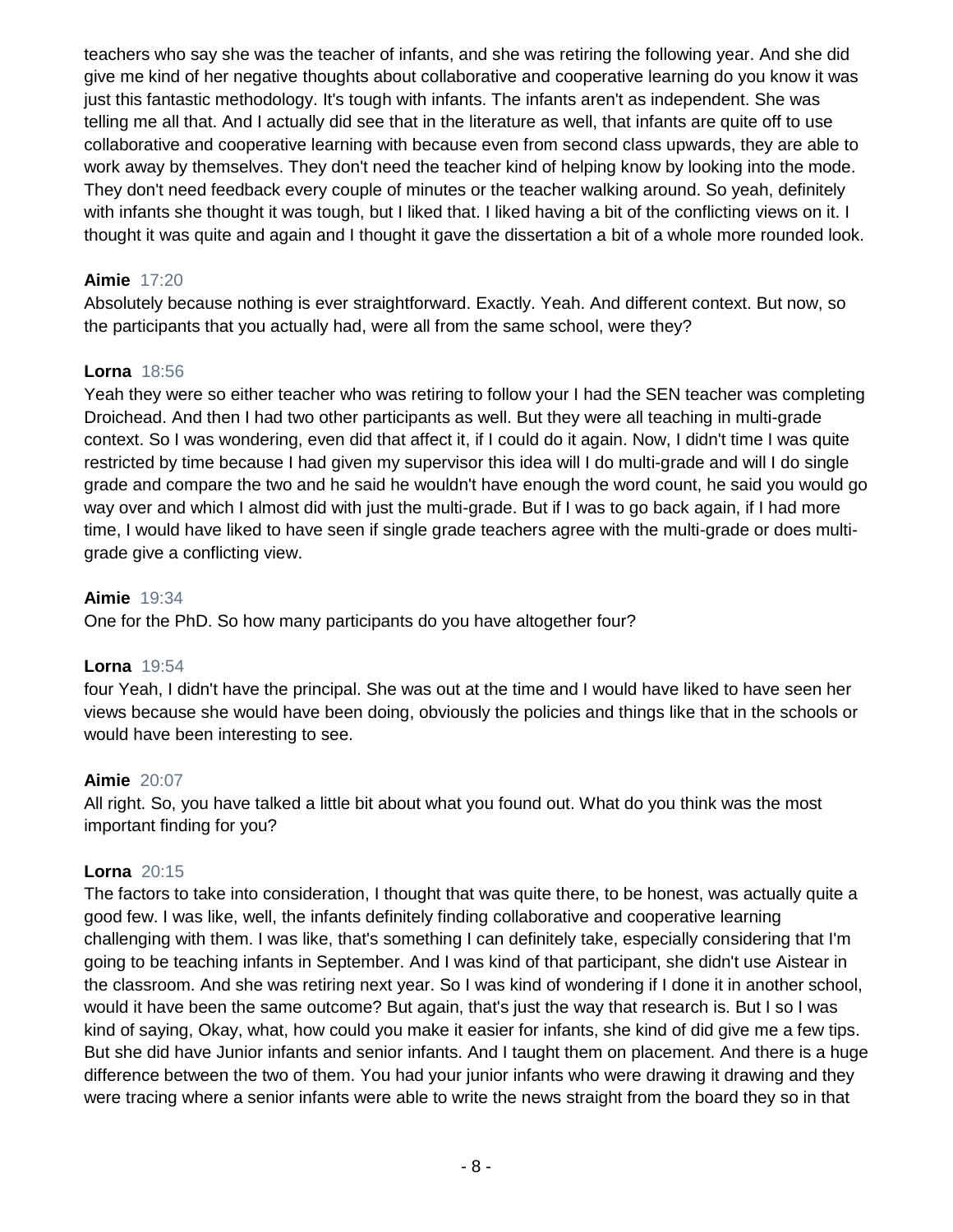sense, maybe it is quite difficult in a multi-grade context, context to use collaborative and cooperative learning with infants. Maybe if you just had Junior infants, collaborative and cooperative learning might be easier to implement in the classroom.

# **Aimie** 21:17

So in when you start in September, now, are you going to have multi grade?

#### **Lorna** 21:23

yeah, multi grade. Yeah. So there was, there was kind of a leftover of junior and senior infants, we made one multi-grade classroom. But again, I did kind of, from the research from second class upwards, I do feel now that I could implement some of what I learned into the junior and senior infant classroom. So I think if you have to go into the mindset of it's going to work. I'm going to make it work. I'll have to make tweaks, make adjustments, but I will, I will make it work.

#### **Aimie** 21:45

And is there any plan? Do you like you're saying, Okay, I think I can Yeah, in some way trying and include it? Yeah, do you have an idea in your head for an activity or for something?

#### **Lorna** 21:54

l

So I, I, as I was saying, I that Aistear was implemented in the school, but we were kind of strongly recommended to implement play when we went to a teacher practice why she did that. And I actually was surprised at how well the kids talk to Aistear, I got them working in their groups. So they were doing the likes of playing with the sand. They were doing their small world with the animals. And I explained to them, I was like, okay, guys are going to work in your groups. This is how we work in groups, we have to share, we have to be kind, we can't take all the animals and we, we have to take turns and things and it actually worked really, really well. So I think like if you go in teach them the rules, explained to them that look this, if we play well, we'll get to play every day. If we don't play well, we won't get as much time. So and I think they took to us like fish to water. They were amazing. And even I was kind of nervous with the likes of I had to push back tables. So the tables were usually in rows. And then I had to block the tables. So that was kind of a stressful thing. Get it and then you let the kids go out of the classroom for a few minutes. While me and the SNA and the class teacher ran around frantically moving desks and things like that. But they were so good. Because they knew they enjoy doing the play. And they knew that if they were really quiet, they were good that they were going to get to do the play. Okay, yeah. So yeah, I found and like that is a form of collaborative and cooperative learning Aistear<sup>5</sup>. So Yeah. Yeah, it is it is. So I found that, again, you have to kind of go in with a positive mindset, you have to have your bit of research on as to how it will work. And we I think you can, if you it's all about the attitude. And I think more newly qualified teachers, that's what the research says, are more inclined to implement the collaborative and cooperative learning, not not saying that the more experienced ones aren't. But they just seem to they probably weren't taught it as much in when they were doing their initial teacher education than we were, there seem to be a huge emphasis on it. And that was something that came up with in one of the interviews, the teacher did say that, yeah, it was more so whole class teaching, and that you can see the like whole class teaching is a lot easier at times, because you don't have to be getting them into groups. You don't have to be moving

<sup>5</sup> NCCA. 2009. Aistear: The Early Years Curriculum Framework. Dublin, NCCA. Available from: [https://curriculumonline.ie/getmedia/484bcc30-28cf-4b24-90c8-502a868bb53a/Aistear-Principles-and-](https://curriculumonline.ie/getmedia/484bcc30-28cf-4b24-90c8-502a868bb53a/Aistear-Principles-and-Themes_EN.pdf)[Themes\\_EN.pdf](https://curriculumonline.ie/getmedia/484bcc30-28cf-4b24-90c8-502a868bb53a/Aistear-Principles-and-Themes_EN.pdf)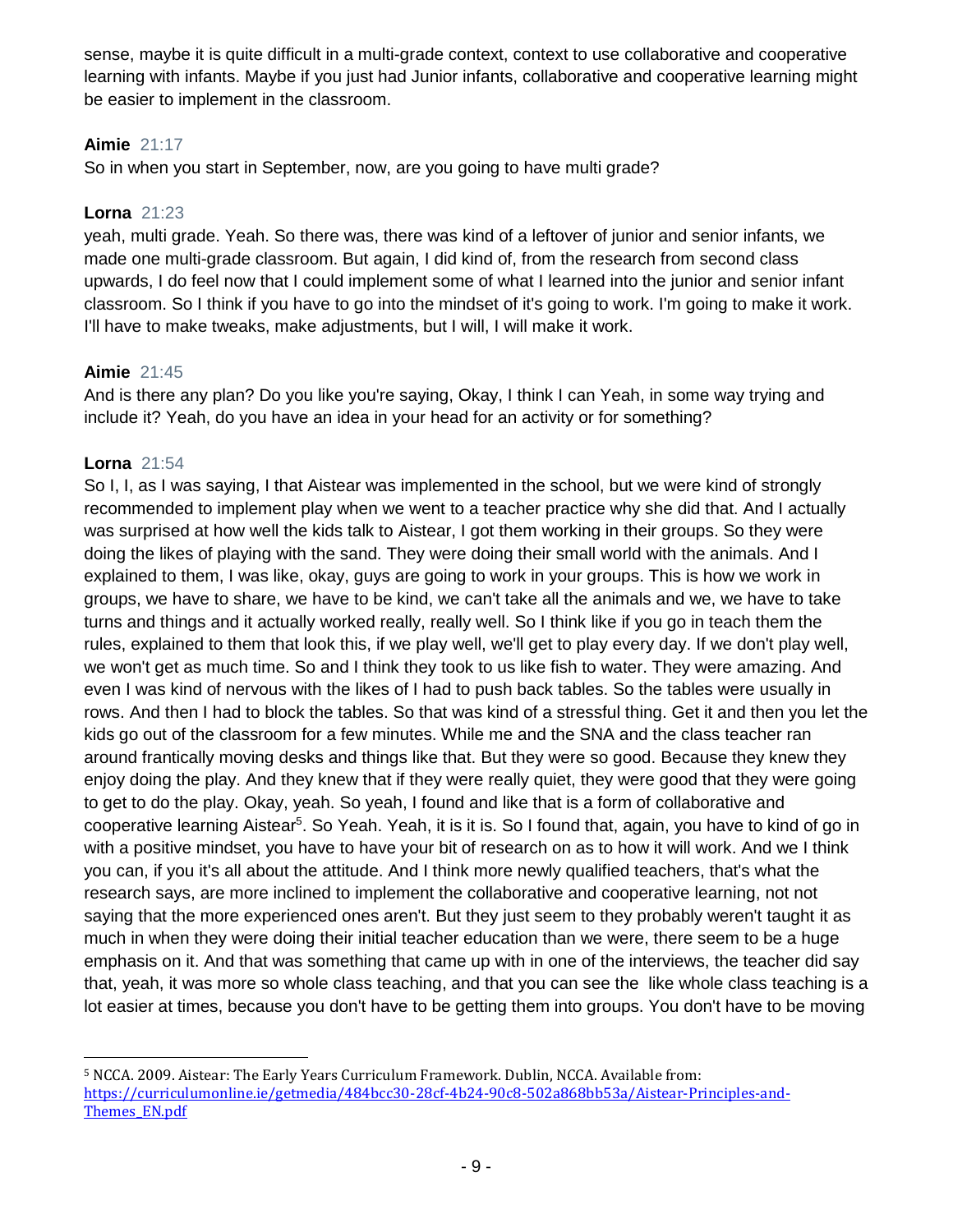around the classroom, I can see why teachers would choose at times, but the benefits for the students are huge.

# **Aimie** 23:54

Okay, yeah. And do you like when you're when you're actually spending when you're when you're planning activities? Do you think the amount of time you dedicate to collaborative and cooperative learning has an impact on how effective it is? Like, yeah, you know, if it was infants and senior infants, we'll say, Do you think that having a time limit or, you know, the amount of time that you dedicate to it makes a difference? Like, would you be worried about dedicating a lot of time to cooperative learning

# **Lorna** 24:20

I remember in one of the articles that I read, for the literature review, it said that you collaborative and cooperative learning can feature for a short time in a lesson, and you know it can simplify the benefits, but obviously, the longer you spend on it, the more benefits it will bring to the students but I mean, it doesn't mean that every single lesson you do has to be there has to be collaborative and cooperative learning you can only have a five minute introduction and a five minute conclusion. That's not true. And I think whole class teaching is it still is important. I mean, you can't the kids need the teacher like you can't go in and just expect all the kids are going to peer tutor themselves. You still need to teach and things like that. But I think that you know maybe for some lessons, like for example, the teacher was telling me for likes of geography. She might work at a geography project for a few weeks now could be collaborative and cooperative learning within those geography lessons more so collaborative, because they might be doing maybe lesson, but then she was a for history, then you might use your whole class teaching. And that's okay. Because I mean, they're still getting the benefits of collaborative and cooperative learning, you might maybe get a small amount of collaborative and cooperative learning in the history lesson, but you might be doing a little bit of whole class teaching as well. That's what I think. And I think that does work. Because otherwise, I think, you know, the whole day will be spent with kids chatting, and they'll get bored of it. Because I mean, if they're working in their groups for too long, and the same group they are going, it's like anything, you have to kind of keep things moving. Yeah, I think yeah,

# **Aimie** 25:34

As you say, they still need the teacher. Yeah, they do. In order for one group to be able to tutor another group, they obviously have to understand it themselves first.

# **Lorna** 25:41

Exactly, yeah.

# **Aimie** 25:43

Did you find it beneficial for your own teaching? Like, what as you were doing it as you were talking to your participants? As you were doing the interviews? Were you thinking mostly about your own practice?

# **Lorna** 25:56

Yeah oh 100%. And I actually got so many even Tips from Teachers like for example, I said about the teacher saying have three in group, I would never, like I we were told we were told that by our lecturers but even hearing from a teacher, it just feel that gets even more so like, oh, so I can see that now. And we, I found out more about maybe the groupings, so make sure, but again, we were talking about that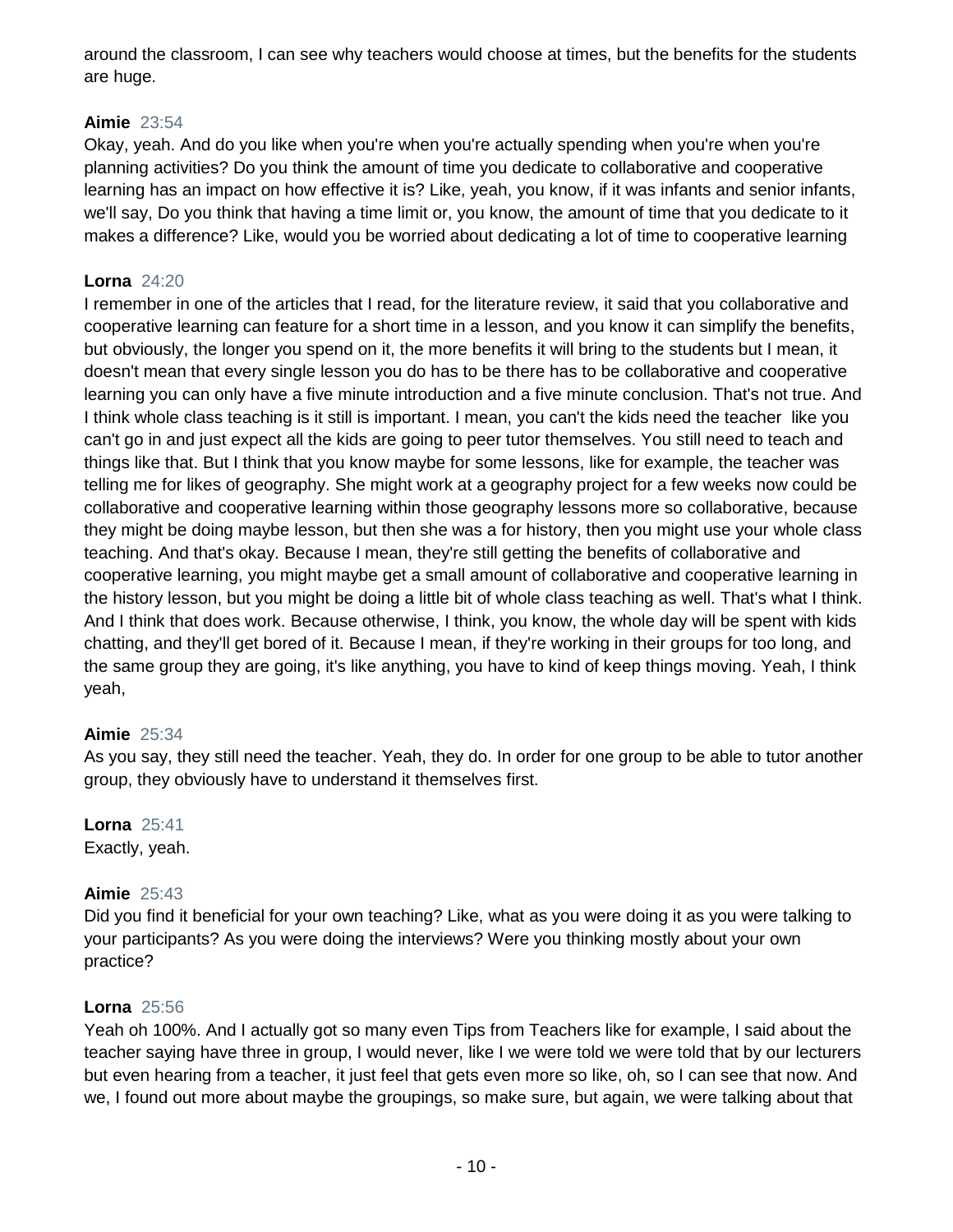in college well, but mixed ability groupings, but there was a lot of things that she told me how she uses it for Irish. And so she you know Irish language speaking, the kids are a bit more nervous, where if you know ask the student , raise your hand now and cad is ainm duit? however, they're that bit more nervous to say in front of the whole class. Whereas in front in an intimate grouping, the shyer children, way more comfortable than speaking out in class. So you can see them participate a lot more when they're when they're in the smaller group? Definitely. Because sometimes children know the answer, if you pose it to the whole class, but they might not be as inclined to put up their hand and say it, because you know, they might not be as confident. Whereas when it's in a group of four or five, it's a lot easier to say it than when you're in a group of 30 kids.

# **Aimie** 27:00

Yeah. which makes perfect sense, particularly for language teaching.

**Lorna** 27:05 Yeah, 100%

#### **Aimie** 27:06

And did you find that because you obviously did your research on TEFL before? Do you think there was some overlap in the research that you had done? Or at least did you have any interest at that point?

# **Lorna** 27:17

A little bit, I suppose. But I once I started collaborative and cooperative learning, I looked back to my own time in primary school. And as I was saying, it was all a lot of the memories I have are the group work. So the projects that we did like projects in third class in ancient Rome, doing science experiments, small science experiments in groups, doing station teaching, a lot of my memories are actually from group work. And from doing collaborative and cooperative learning, which I found interesting. It definitely does stick in your mind a lot more. And they all of our lecturers said that was like, especially to the SESE lectures, they're all about the active learning, they really, really, really drive collaborative and cooperative learning because they say that, and it does stick and you do learn a lot more. I mean, and oftentimes as well, you might have a group and children could there could be one child who might be really math-sy that their child you really like into English, but then it's nice for like the SESE to have a child who would be really interested in the SESE to you know to bring up those qualities as well. I think it definitely brings out a lot of skills in kids as well. Yeah, I do. Because you have your organization, you have, you know, your communication, your presentation, because a lot of times when you're doing the collaborative and cooperative learning, if they're doing a presentation afterwards, they will have to get up they'll have to present it to the class, that you're getting them more confident. Definitely. That was something that came huge actually teachers that it really improved their confidence. There were even one teacher mentioned how they were going to each other's houses after school, working on projects going to library in our near our neighboring town and everything. So yeah.

#### **Aimie** 28:50

So you talked a little bit about the fact that in college, you got some lectures on or at least one definite lecture on SEN, and how you could be inclusive in your collaborative and cooperative learning. Did you experience that at all yourself? Or did any of the teachers talk to you about how to best includes all students?

**Lorna** 29:10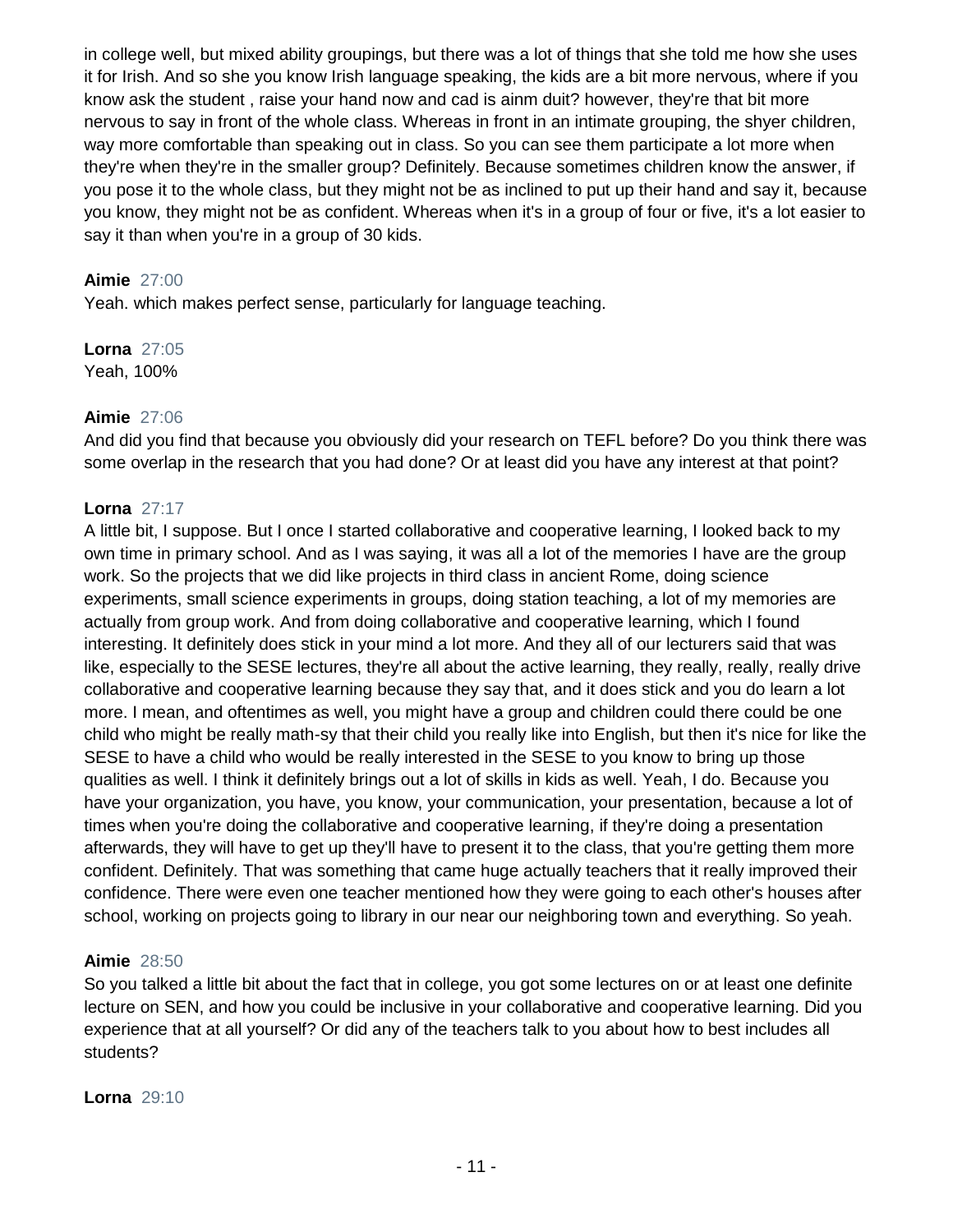Yeah. Yeah, two teachers mentioned collaborative and cooperative learning a positive way for kids with SEN. They had children with a SEN in their classroom. So they had a child with autism. And they had a child autism and a child with Down syndrome in one classroom. And I actually had that class in teaching practice as well, and I actually did see how the kids had come on. So she was kind of saying to give them a role that might not put them maybe under too much pressure. So for example, and you might give them the Materials Manager, so they have to come up and they've to say get the materials and be in charge of materials, rather than the group leader, and that would suit the child perfectly. Again, it all depends on the child's ability, and that's one of the other participants said she kind of thought it might be in a negative way of including children SEN that it might put maybe too much pressure on them. But she said again, though, it does depend then the, the need of the child. So for that if the child if you feel like the child is capable, 100% include them. But if you feel that it might maybe put the child under pressure, maybe slowly integrate and have the SNA at the table with them and but again, try and do the best thing for the child and try always, I think definitely try inclusion Anyways, if you can. That's the number one thing to go to. You could even do maybe like the social stories with the children with SEN to kind of get them even used to working in a group or maybe when they're being withdrawn from the classroom, if they're doing resource hours, maybe then work even on group work. I know in the school I was in, they used to take maybe one or two children out from the classroom, and get the child with SEN to learn how to even collaborate, cooperate in a group. But again, yeah, I did. I actually thought that was really interesting. So it will be quite interested in SEN.

# **Aimie** 30:48

Actually what you're what the participants are setting you really is that it's all about preparation, whether you're thinking about inclusion, whether you're thinking about the amount of time you dedicate, or what class group you have, whether it's multi-grade or whole class, it's all about the preparation beforehand.

#### **Lorna** 31:03

And I didn't think that beforehand, before that was something I learned. I was like, I thought you'd kind of go in and you'll be like, Okay, this is my lesson, right so guys into your groups. It's not like that you, the more time you spend prepping it, the better it'll go. And I've seen it even on my own teaching practice, because my first pass/fail when I was doing, I was doing value. So I was doing 10s and units and blocks were just everywhere. Crazy Crazy. But then you could see from my second teaching practice, it just I had it organized to a T it went way better, it just flows better, you're more confident in yourself. And I think the kids can see the confidence in you when you feel I feel when you feel prepared, that you will come across as more confident and the kids can get the kind of they can feel the confidence I feel they're not as inclined to mess or anything like that.

#### **Aimie** 31:49

Do you think that the teachers you spoke to who were actually implementing collaborative and cooperative learning? Do you think that they were confident in doing it? Or was it something that caused them slight bit of anxiety?

#### **Lorna** 32:01

Oh, no, there was no anxiety there? 100% confidence? Yeah. And I've seen them both teaching. I was observing one of them for as part of my teaching practice. And she was just one of those teachers that you sit back and you're like, yep, that's who I want to be. That is That is who I want to be. She was really good, really confident. And she really, she really drove the kids. She really liked when they were doing group work. They wanted to not that they were competitive with each other, but they wanted to do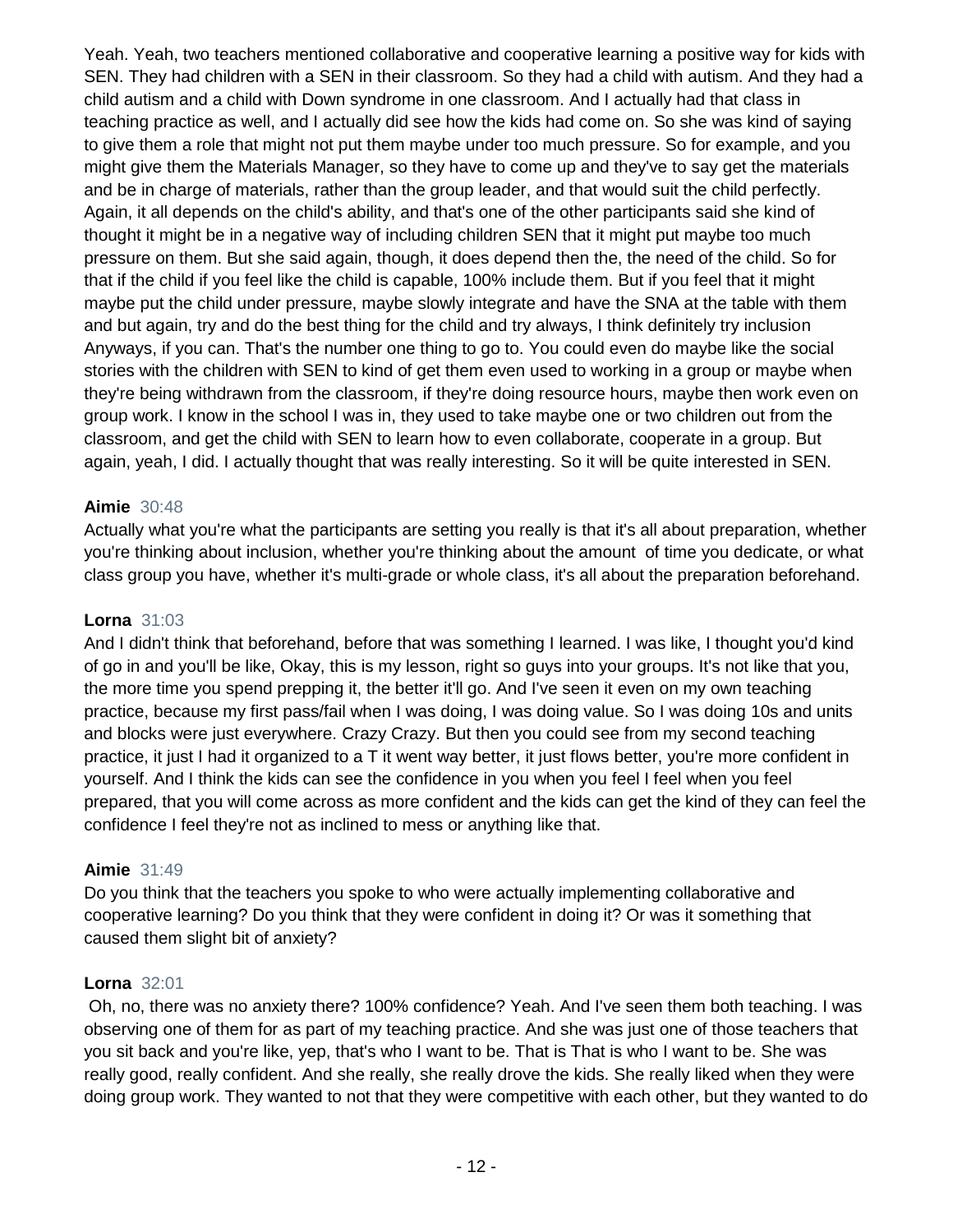their best. Yeah. And she even said that she was like, it's almost like competition, but not in the negative light. Because we've kind of been told to create more of a cooperative classroom than a competitive one. But I found that when they were working together, they just didn't want to do their best. And I thought that was really interesting.

#### **Aimie** 32:43

Did you discover anything that surprised you?

#### **Lorna** 32:46

The infant, the fact that it was challenging for infants, surprised me implementing collaborative and cooperative learning for infants surprised me and I did. I was kind of wondering, okay, maybe was it just the teachers opinion, but there was research there to say that it is more challenging. And at that stage, I had maybe done substitute teaching a few times to infants, but I hadn't had my own stint with a with infant classes, what was then what I was doing. When I when I was starting off with the Aistear there was those kind of junior with the kids after five minutes, not having interest, but they'd be fighting with each other wanting to have that color paint or whatever. But it was, when I took time to really kind of prepare myself and even explain to the kids, look, this is what we're going to be doing. You'll all get a turn at each station. I think sometimes we actually underestimate our junior infants like they're really good at they are caring, and I think if they're explained to and if they understand, I think eliminates so many problems. Yeah. So I think with the collaborative and cooperative learning, it did surprise me that is challenging for infants, but it's possible.

#### **Aimie** 33:45

Did you learn anything about yourself as a teacher by doing your research?

#### **Lorna** 33:49

Yeah, I learned that I actually think that I would have been quite scared to implement collaborative and cooperative learning. And that came across in I think, was it my microteaching session. I had a lecturer. And she was fantastic. She was brilliant. And she just, she actually gave all of us feedback. After first one, she was like trying to do more active learning methodology. So collaborative and cooperative learning, she would have said, and you know, at that stage, it was micro teaching. So we were all nervous. We were like, Oh, I can't believe I have to get my classmates to match things and stuff like that. But it actually it gave me quite a good bit of confidence. And even after my first teaching practice, compared with my second one, because I had done a bit of research, obviously, in between because we started doing the lit review then I learned that yeah, I would have been nervously implemented. But and but now I'm definitely a lot more confident with it. But again, I think like the more experienced you are, the easier the likes of collaborative and cooperative learning will become and the more familiar you are with the class, the easier it is to pick up because it is hard going into teaching practice, and getting these kids to collaborate. As I said, it's important to get their aptitudes and their personalities whereas when you go in after two days, you don't know the kids as well as you would if you had done for the whole year. So I definitely think experience does stand to you, but yeah I did notice I have become a lot more confident. And I do think I am a teacher who is really into active learning. Like I know I love having the classroom up like, sometimes like when they're working amongst themselves or whatever I'm here to kind of like, so guys and I kind of want to get them talking and things like that. So I definitely learned that I'm that kind of teacher.

#### **STER** 35:20